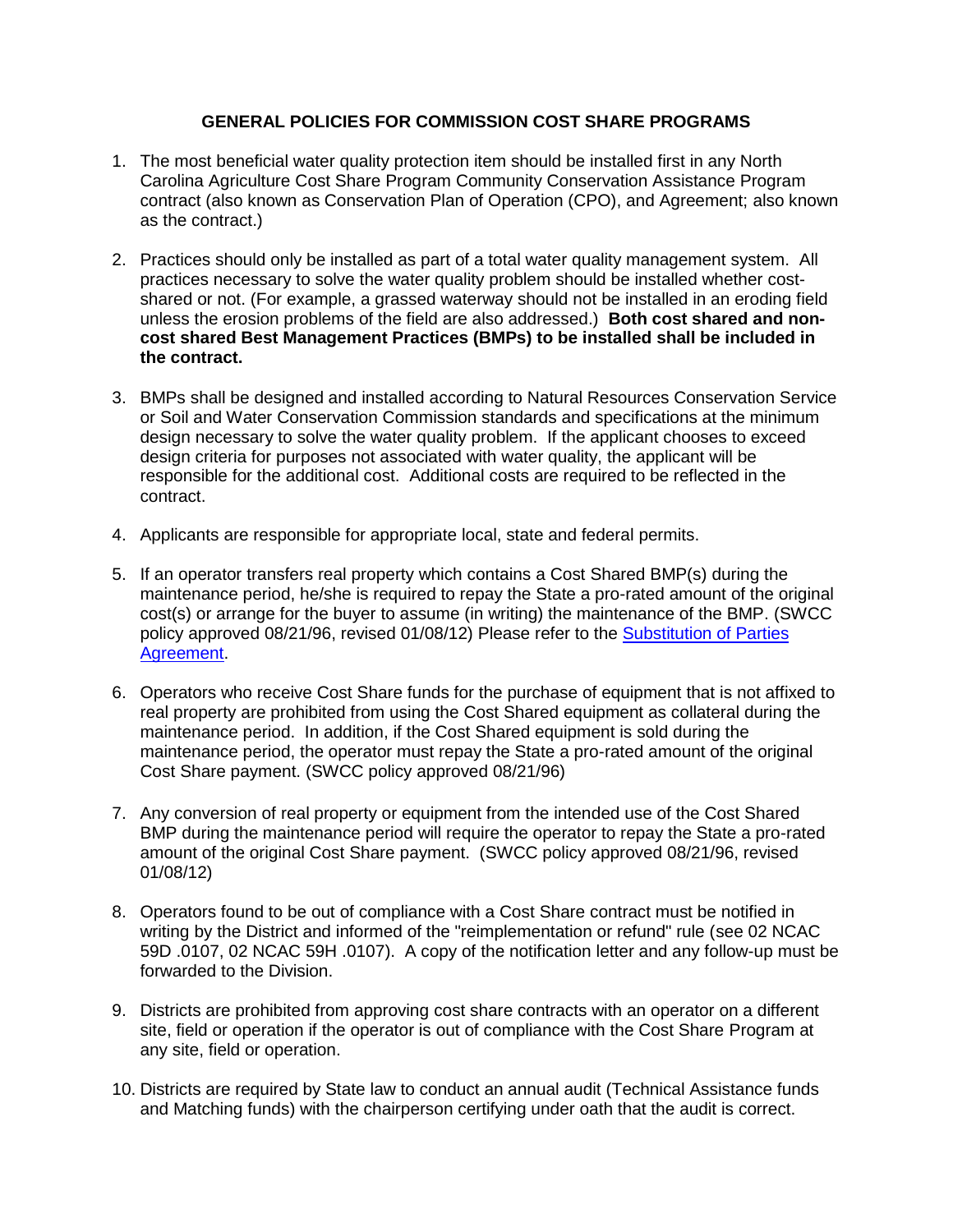Alternatively, the District may have an independent audit conducted by a CPA or by the county government. For Cost Share BMP Funds, the chairperson certifies that adequate accounting procedures are being followed and that funds are reconciled with the Division's records.

- 11. When a cost shared BMP is damaged or destroyed by the applicant or his/her agents, the operator must repair/re-implement the BMP(s) within the times stated in the Cost Share Program Rules (see 02 NCAC 59D .0107, 02 NCAC 59H .0107). The operator is not eligible to receive cost share funds for the repair/reimplementation of the BMP(s) and is not eligible for funds for any BMP(s) on a different site, field or operation until the repair/reimplementation is completed.
- 12. When a cost shared BMP is damaged or destroyed and the operator is not at fault, a contract may be approved for cost share funds for the repair or reimplementation of the BMP(s). The repair must be implemented before cost share funds can be used for BMPs on a different site, field or operation. Contracts for repairs must be limited to one calendar year. Repair contracts require approval by the division prior to the start of installation and follow the routine procedures of the Cost Share Program.

However, if the district certifies that the unrepaired BMP poses an immediate threat to public health or the environment, then procedural changes to expedite approval of the contract should be followed. District staff must certify that a site visit has been performed which verifies the damage to the BMP, that an immediate threat exists, and that the damage has occurred through no fault of the cooperator. The District should notify the division in writing, complete an NC-CSP-11 and 11-A signed by the district staff and submit the information to the division as soon as possible. The Division will accept the notification, NC-CSP-11 and NC-CSP-11-A as valid contract documents and pend approval of the contract to the district so that installation may begin immediately. The division will honor a Request for Payment (NC-CSP-3) on the repair contract when the district submits an agreement (NC-CSP-2), NC-CSP-11, NC-CSP-11A, sketch and location map containing all appropriate signatures. (See the [Repairs policy](http://www.ncagr.gov/SWC/costshareprograms/Manual.html) for more information on repair contracts.)

Any request to cancel a repair contract must include a written justification. The district must provide an explanation to the division for all repair contracts which expire without installation. If an operator chooses not to repair the BMP within the one year time stipulated by the contract, then he/she is in noncompliance and subject to reimbursing the State regardless of the fact that the need for repair/reimplementation was not the fault of the operator. This policy is supported by the N.C. Department of Justice, Office of the Attorney General opinion of July 1991.

- 13. NCACSP funds may not be used to replace a BMP(s) that was originally funded with NCACSP funds for the convenience of the operator or to allow the operator to upgrade the facility using technological advances. However, when the Commission approves a change in the components of a BMP which may be cost shared, a cooperator may retrofit the originally cost shared BMP to include the new cost shared BMP component based on the current year average cost.
- 14. If an operator has received cost share monies (State or Federal) to install BMP(s) to correct a water quality problem; and, after installing the BMP(s) the applicant creates at the same site/field another problem that causes a water quality problem, then the operator is no longer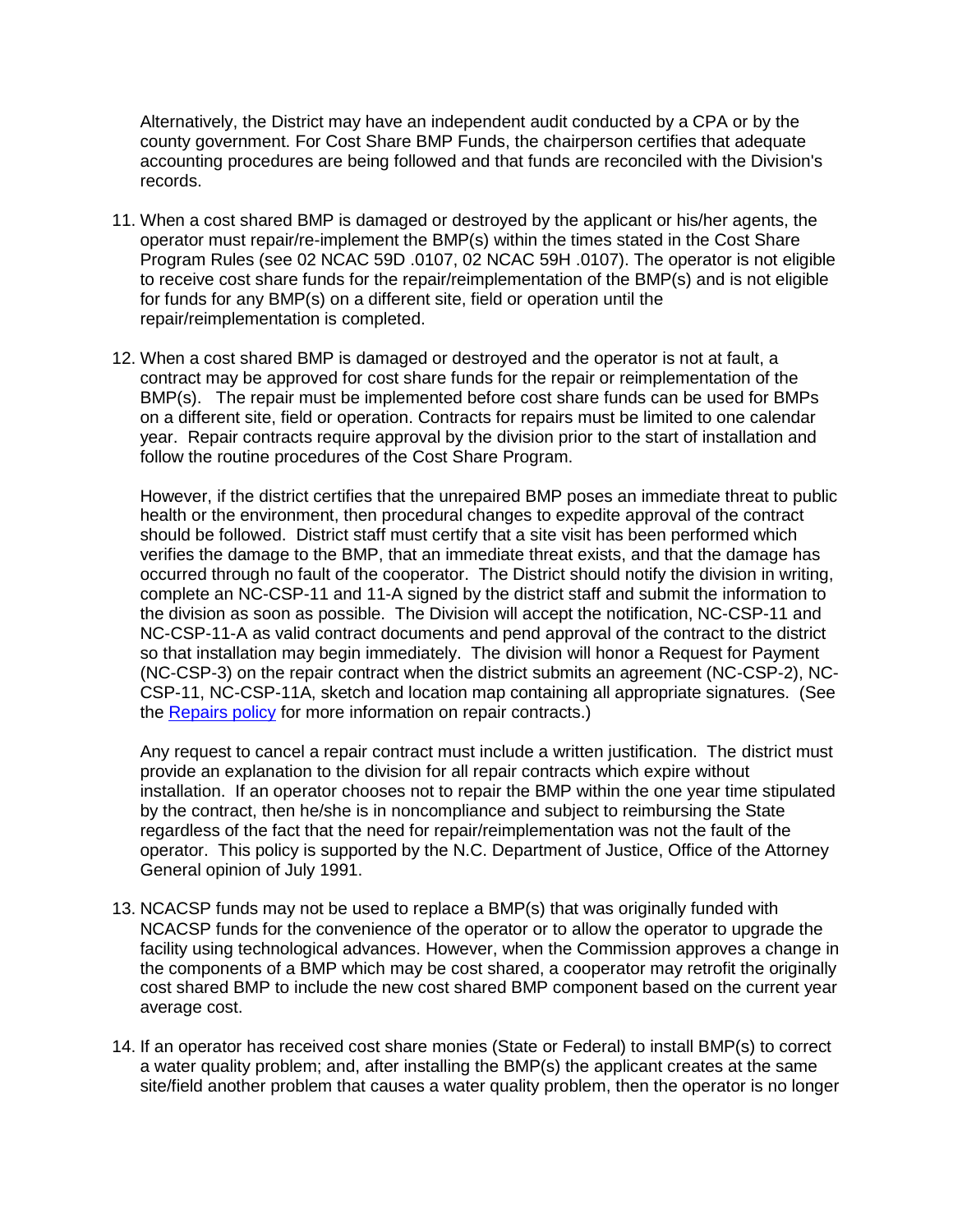in compliance in protecting water quality off-the-site as agreed in the original contract and is out of compliance with the Cost Share Program.

15. When Cost Share is used on a farm that results in a waste application system that meets CAFO permitting requirements, and a new water quality problem associated with the waste application system is created through the actions of the farmer, Cost Share funds shall not be used to solve the new problem.

When a waste management system is certified with equipment that is not Cost Shared, the farmer will be eligible to upgrade the system with Cost Share assistance as long as greater water quality benefits can be shown.

Cost Share funds can be used to pay the difference between the current replacement value of a previously Cost Shared waste application system (e.g., a honey wagon) and a new system (e.g., solid set) so long as the new system is shown to provide greater water quality improvements.

If a third party applicator arrangement for an animal operation fails, the operator/owner may be eligible for Cost Share assistance to install a waste application system. This example would be analogous to a system that breaks through no fault of the operator and a repair contract would be allowable.

Cost Share would not be available to extend irrigation pipe or expand the waste management system because certain nutrients are overloading the land application area due to mismanagement by the operator. If the change in the system is due to changes in standards, regulations, or scientific information that increase the amount of land application area needed, then cost share would be available, not to exceed the applicable cost share caps.

- 16. On contracts containing BMP(s) that require fencing as a component:
	- a. if the operator pays for the fencing because it does not meet NRCS standards and the technician in the field certifies that the fencing has been installed and is adequate, then the fencing should be shown in the CPO as a non-cost shared item and a statement to that effect must accompany the request for payment;
	- b. if the contract originally contained cost shared fencing and the fencing was installed at the operator's expense, then a statement to that effect must accompany the request for payment, regardless of whether the fencing meets NRCS standards;
	- c. if a contract contains cost shared BMP(s) which require fencing, the District must provide to the Division a statement signed by the technician that fencing was installed and is adequate in order to cancel fencing from the contract. This policy also applies to expiring contracts that contain cost shared BMP(s) which require fencing.
- 17. For all structural practices, any additional volume needed to accommodate the producer's equipment and/or desires will be at the producer's expense. Therefore, if the operator stores equipment other than waste handling equipment in the structure and the plan did not stipulate that the volume of the designed structure was increased at the producer's expense, then the operator is out of compliance.